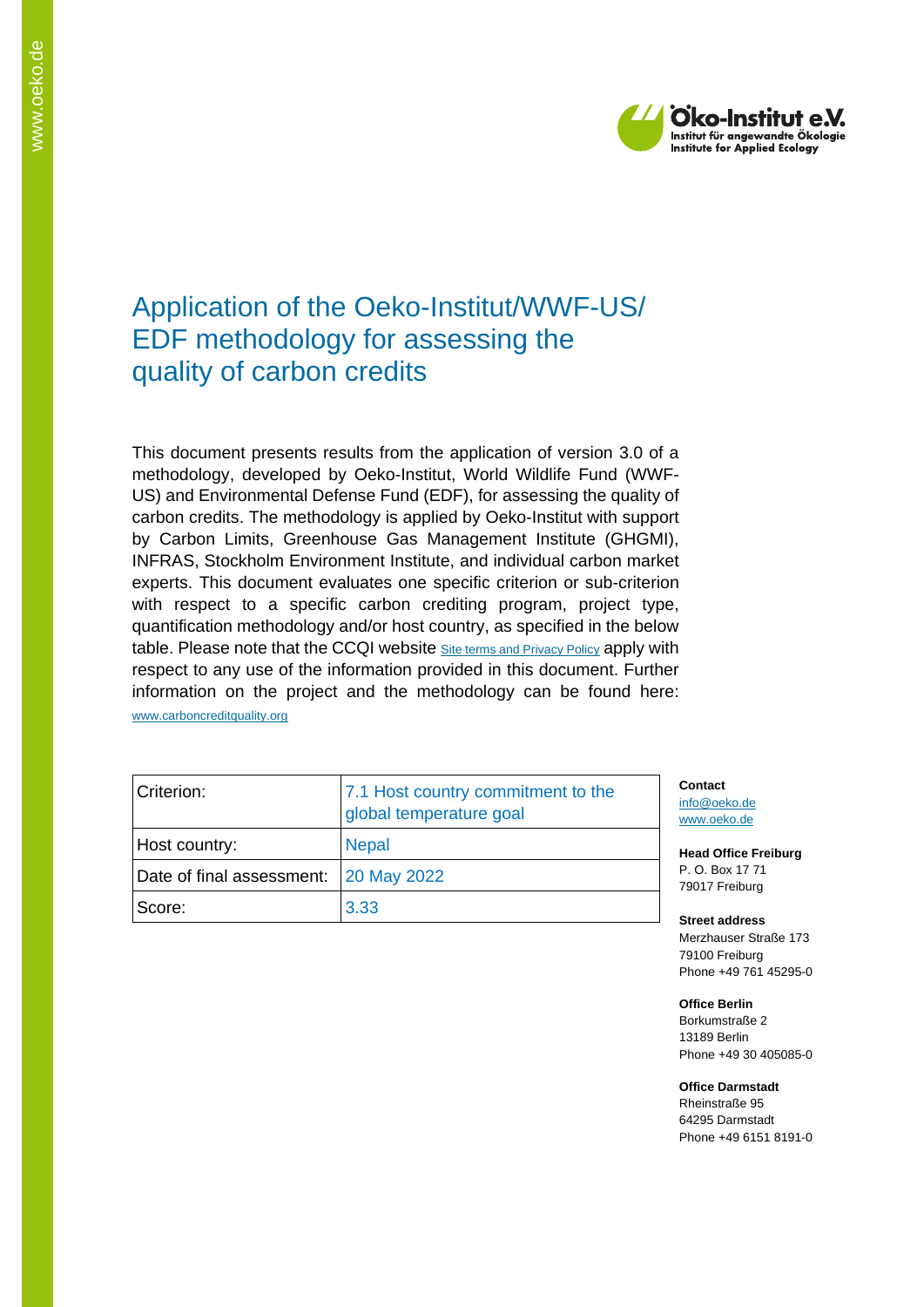# **Assessment**

The methodology assesses whether the host country has communicated a LEDS and whether it has an explicit commitment in the form of a net zero emissions target, including: the timeframe of the target, differentiating between LDCs/SIDS and other economies; the coverage of greenhouse gases and sectors; whether the target is a domestic target or whether it includes the use of international carbon credits; and the legal status of the target.

## **Indicator 7.1.1**

#### **Relevant scoring methodology provisions**

"The country has communicated a LEDS."

#### **Information sources considered**

- 1. UNFCCC Communication of long-term strategies [\(https://unfccc.int/process/the-paris](https://unfccc.int/process/the-paris-agreement/long-term-strategies)[agreement/long-term-strategies\)](https://unfccc.int/process/the-paris-agreement/long-term-strategies)
- 2. Nepal's first LEDS communicated to the UNFCCC secretariat on 31 October 2021 [\(https://unfccc.int/sites/default/files/resource/NepalLTLEDS.pdf\)](https://unfccc.int/sites/default/files/resource/NepalLTLEDS.pdf)

#### **Assessment outcome**

Yes (3 points).

#### **Justification of assessment**

Nepal has communicated a LEDS on 31 October 2021 (Sources 1 and 2).

## **Indicator 7.1.2**

#### **Relevant scoring methodology provisions**

"The country is an LDC and has adopted a net zero emissions target for

a. 2050 or earlier;

OR

b. 2051 to 2069;

OR

c. 2070 or later.

OR

The country is not an LDC and has adopted a net zero emissions target for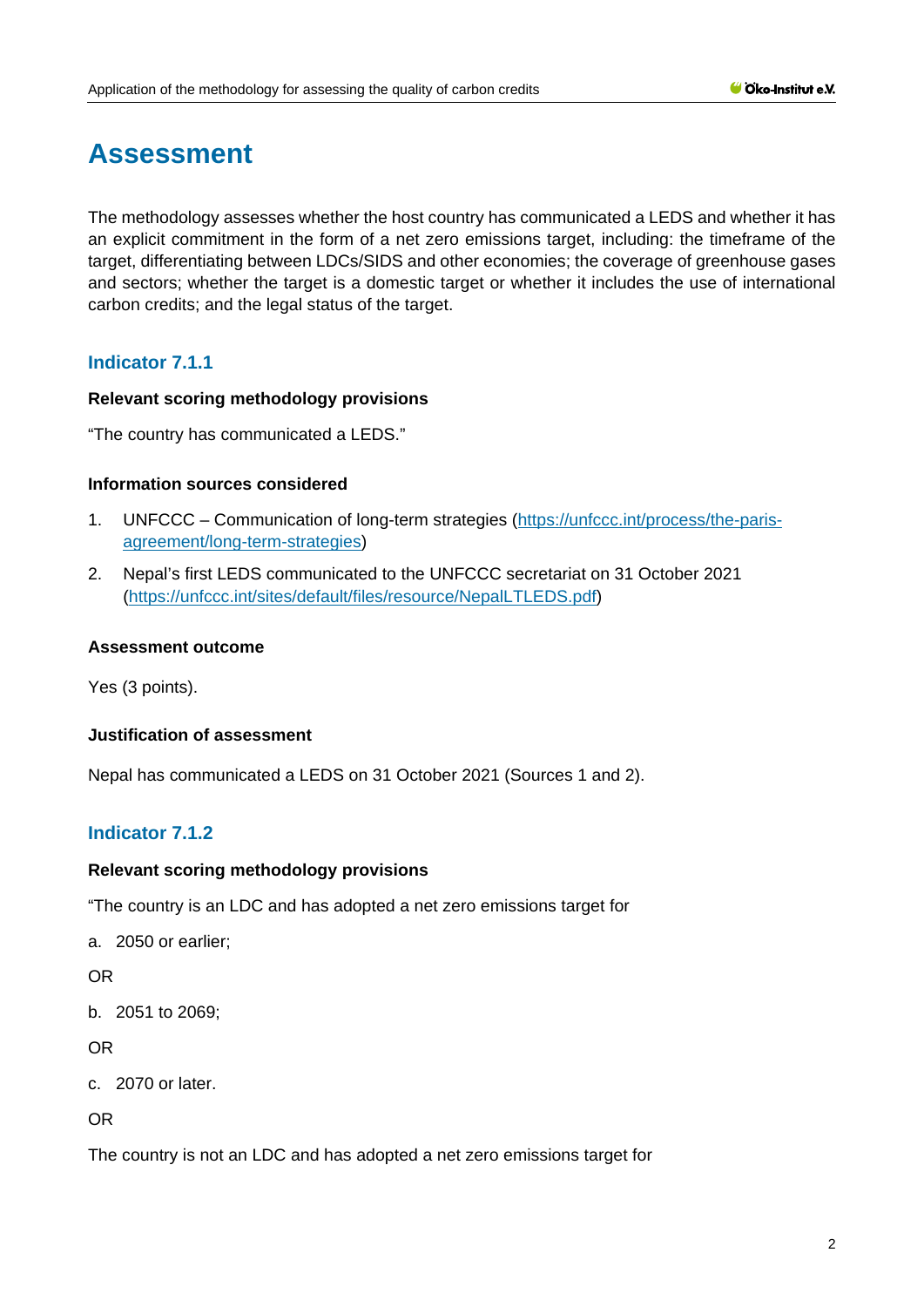d. 2040 or earlier;

OR

e. 2041 to 2059;

OR

f. 2060 or later."

### **Information sources considered**

- 1. Nepal's second NDC which has been communicated to the UNFCCC secretariat on 8 December 2020 [\(https://www4.unfccc.int/sites/ndcstaging/PublishedDocuments/Nepal%20Second/Second%20](https://www4.unfccc.int/sites/ndcstaging/PublishedDocuments/Nepal%20Second/Second%20Nationally%20Determined%20Contribution%20(NDC)%20-%202020.pdf) [Nationally%20Determined%20Contribution%20\(NDC\)%20-%202020.pdf\)](https://www4.unfccc.int/sites/ndcstaging/PublishedDocuments/Nepal%20Second/Second%20Nationally%20Determined%20Contribution%20(NDC)%20-%202020.pdf)
- 2. Nepal's first LEDS communicated to the UNFCCC secretariat on 31 October 2021 [\(https://unfccc.int/sites/default/files/resource/NepalLTLEDS.pdf\)](https://unfccc.int/sites/default/files/resource/NepalLTLEDS.pdf)

### **Assessment outcome**

Sub-paragraph a is applicable (5 points).

#### **Justification of assessment**

Nepal is an LDC. In its second NDC communicated in 2020, Nepal refers to a long-term strategy to achieve net-zero greenhouse gas emission by 2050 (Source 1). In its LEDS communicated in 2021, this goal has been further specified "to achieve net zero emissions from 2020-2030 and after a period of very low emissions to full net zero by 2045" (Source 2).

## **Indicator 7.1.3**

#### **Relevant scoring methodology provisions**

"The adopted net zero emissions targets covers

a. all sectors of the economy, including international aviation and shipping, and all main greenhouse gases (CO<sub>2</sub>, CH<sub>4</sub>, N<sub>2</sub>O, HFCs, PFCs, SF<sub>6</sub>, NF<sub>3</sub>);

OR

b. at least 90% of the country's GHG emissions;

OR

c. less than 90% of the country's GHG emissions."

OR

d. No information is available or it is insufficiently clear.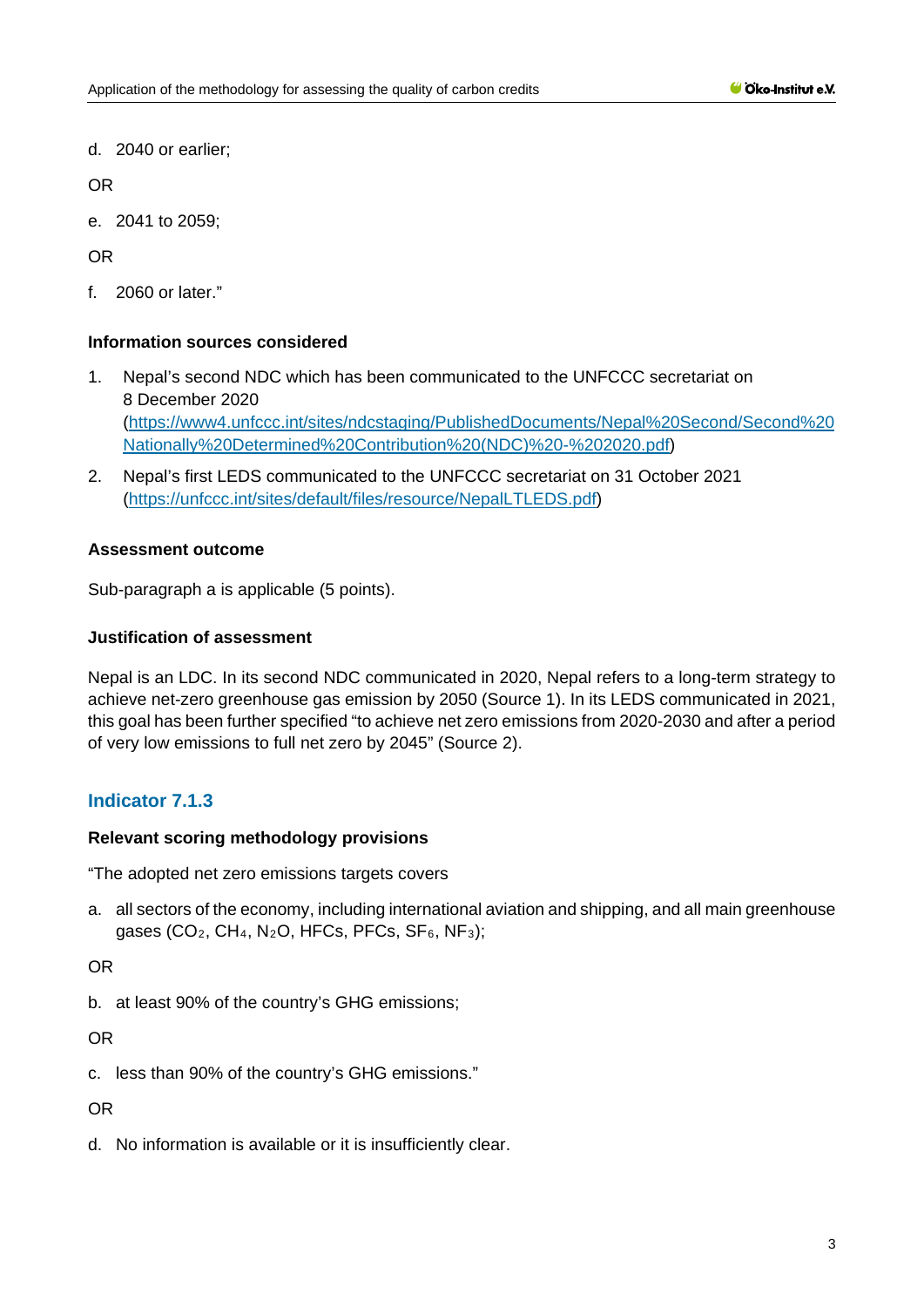#### **Information sources considered**

1. Nepal's first LEDS communicated to the UNFCCC secretariat on 31 October 2021 [\(https://unfccc.int/sites/default/files/resource/NepalLTLEDS.pdf\)](https://unfccc.int/sites/default/files/resource/NepalLTLEDS.pdf)

#### **Assessment outcome**

Sub-paragraph c is applicable (1 point).

#### **Justification of assessment**

The coverage of the net zero emissions target is not entirely clear. The LEDS mentions strategies for all sectors; however, the scenarios provided only include  $CO<sub>2</sub>$  emissions (Source 1). It is therefore here assumed that only less than 90% of the GHG emissions are covered by the target.

## **Indicator 7.1.4**

#### **Relevant scoring methodology provisions**

"The adopted net zero emissions target is

a. a domestic target (i.e., without the purchase of international carbon credits but possibly with linking of emissions trading systems);

OR

b. a target to be achieved with the purchase of international carbon credits, or no information is available."

#### **Information sources considered**

1. Nepal's first LEDS communicated to the UNFCCC secretariat on 31 October 2021 [\(https://unfccc.int/sites/default/files/resource/NepalLTLEDS.pdf\)](https://unfccc.int/sites/default/files/resource/NepalLTLEDS.pdf)

#### **Assessment outcome**

Sub-paragraph b is applicable (0 points).

#### **Justification of assessment**

In its LEDS, Nepal states that it would also like to gain recognition for its mitigation contributions beyond its border through clean energy trade. It is unclear whether this entails recognition in the form of carbon credits. As not sufficient information is available, sub-paragraph b applies.

#### **Indicator 7.1.5**

#### **Relevant scoring methodology provisions**

"The adopted net zero emissions target